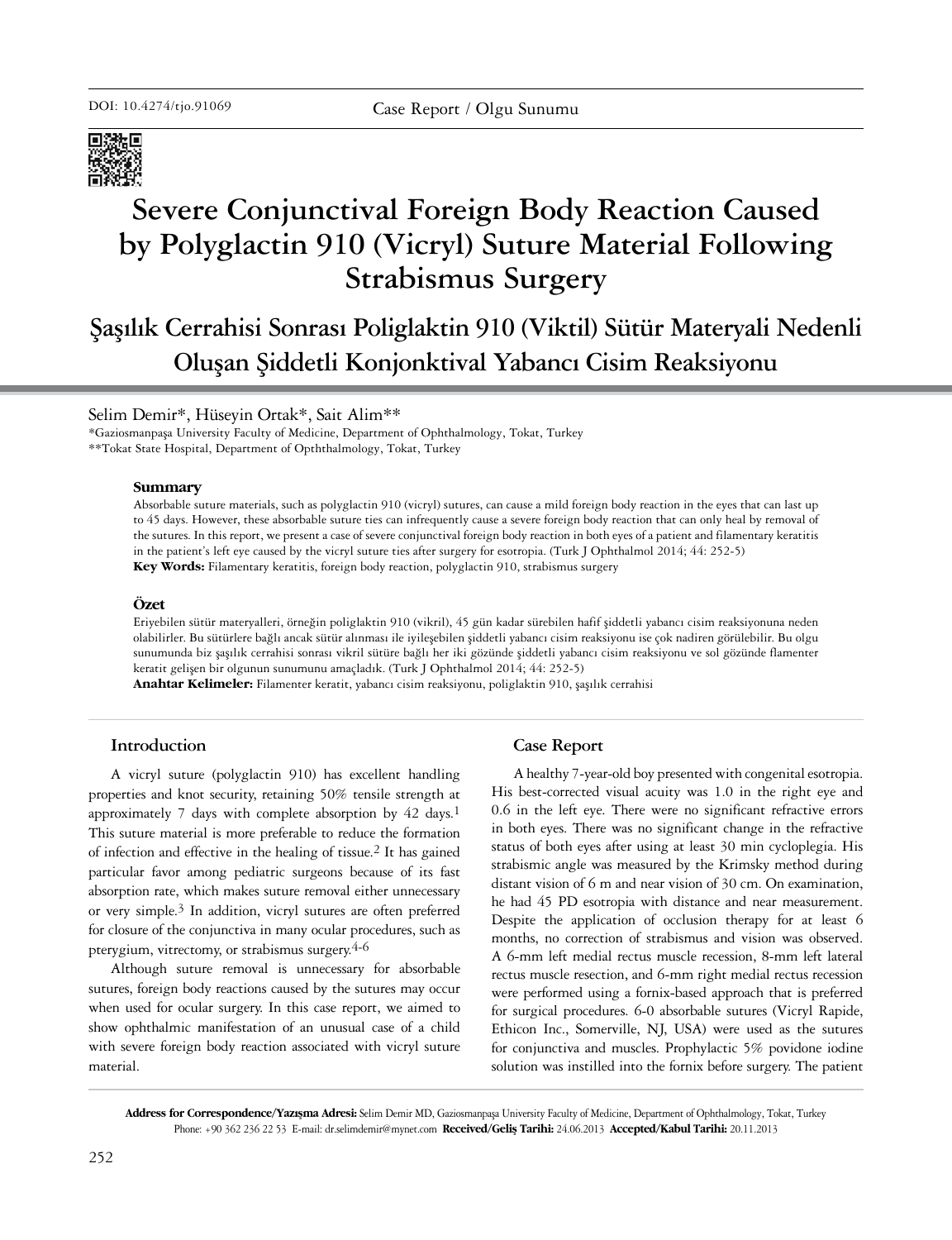was discharged one day after surgery and prescribed a topical 0.3% ofloxacin ophthalmic ointment (Exocin®; Allergan, Westport, Ireland) four times per day and 1% prednisolone acetate ophthalmic solution (Pred Forte®; Allergan, Irvine, CA, USA) six times per day for the first week. There was no evidence of local inflammation at the time of discharge.

Three days later, he was readmitted to the hospital with conjunctival hyperemia, followed by stinging, photophobia, and eyelid edema in both eyes. There was no sign of preauricular lymphadenopathy and no rhinitis or sinusitis. The sutures at the conjunctival incision site were intact, but slit-lamp examination showed conjunctival granulomas around the sutures. There was papillary reaction on the upper tarsal conjunctiva. There was focal intense hyperemia of the conjunctiva around conjunctival sutures. The other conjunctival area had a mild hyperemia. The left eye of the patient had more severe conjunctival hyperemia than the right eye. Multiple, small, yellow-white membranes on the lower tarsal conjunctiva were seen in his both eyes (Figure 1) and filamentary keratitis was present in his left eye (Figure 2). There was no anterior chamber reaction and no hypopyon or hyphema in either eye. Fundus examinations were normal, and no vitreous haze was detected.

The patient was hospitalized, and three different conjunctival cultures (blood, chocolate, and Sabouraud agar) were obtained at his bedside. His antibiotic eye drop was replaced by 0.5% moxifloxacin hydrochloride ophthalmic solution (Vigamox®; Alcon, Fort Worth, TX, USA) and applied 12 times per day. No changes were made to the application of topical steroid. Despite this treatment, there was no clinical improvement after 3 days (Figure 3). All of the cultures taken from the conjunctiva were negative after 3 days. Therefore, we thought it was conjunctival foreign body reaction due to vicryl sutures. For this reason, the vicryl sutures were removed from the conjunctiva but none of the muscular sutures. Topical antibiotic was prescribed four times per day and topical steroid application every hour. Clinical improvement after 7 days of follow-up was minimal; the patient's symptoms persisted.



Figure 2. The filamentary keratitis was seen on the left eye cornea



Figure 3. An elevated conjunctival granuloma on the bulbar conjunctiva at the area of vicryl suture removal. The surrounding conjunctiva was moderately injected. The opening of the patient's eye was difficult because of photophobia



Figure 1. There were small yellow-white color membranes on the lower eyelid tarsal conjunctiva of the left eye. The membranes resemble mucopurulent secretion. There was moderate conjunctival hyperemia on the tarsal and bulbar conjunctiva



Figure 4. One week after initiation of CsA, there was significant improvement in the clinical findings. But it was not a complete recovery. There were very small conjunctival granulomas that had been seen at the suture removal areas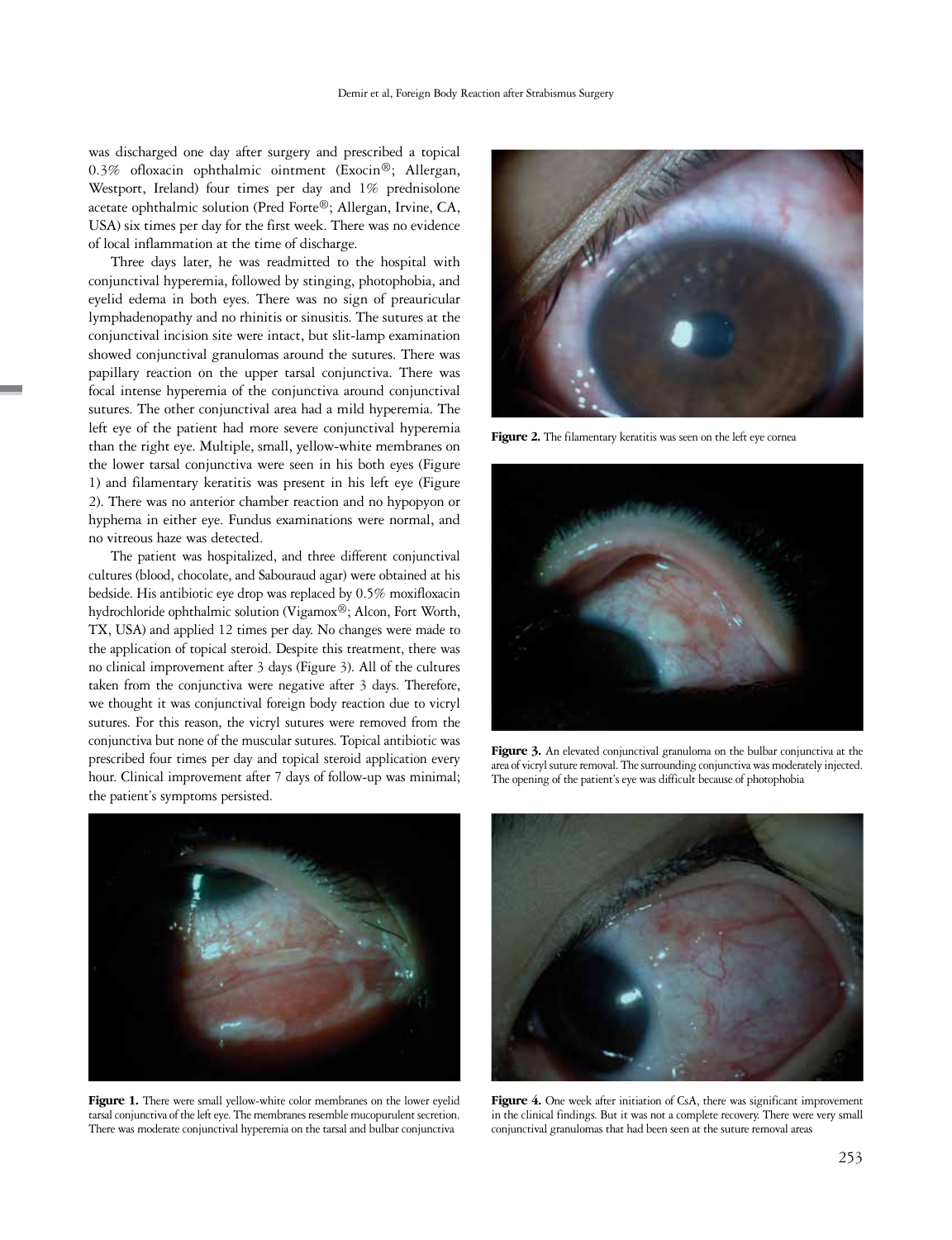Thirteen days after surgery, 0.05% cyclosporine A (CsA) ophthalmic emulsion (Restasis®; Allergan, Waco, TX, USA) was initiated four times per day. Significant clinical improvement was obtained within 7 days but not complete clinical recovery (Figure 4). The patient was discharged with the same medications. Follow-up 4 weeks later showed that he had almost recovered from filamentary keratitis in his left eye and conjunctival inflammation in both eyes, and he was prescribed Pred Forte 4x1 and Restasis 2x1. Complete clinical remission was achieved after 5 weeks of CsA use in both eyes (Figure 5). The CsA was stopped at the end of 3 months. There was no recurrence after 6 months with no medication.

#### **Discussion**

Severe foreign body reactions caused by sutures after ocular surgery in the eyes are often associated with nonabsorbable sutures. Foster et al.<sup>7</sup> described two severe foreign body reactions after ptosis repair using 6-0 polypropylene sutures. Both of the surgeries were uncomplicated, but approximately 3 months after surgery, the patients presented with eyelid edema, pain, and persistent red eye. Despite systemic prednisone treatment, the symptoms were not completely resolved; symptoms improved only with suture removal. Chung et al.<sup>8</sup> reported an occult polypropylene suture reaction after ptosis surgery. A polypropylene suture fragment was removed, but an area of conjunctival ulceration remained despite frequent application of topical 1% prednisolone acetate and 4 weeks of oral prednisone at 40-60 mg per day. Conjunctival exploration showed that there was another prolene suture near the cul-de-sac; symptoms were reduced only by removing the suture. Severe foreign body reaction caused by polyglactin 910 material in the tissue is not expected.9 When a vicryl suture is used for the closure of conjunctiva in humans after pterygium surgery, it may cause a mild foreign body granulation tissue reaction from days 15 to 45 after surgery.<sup>5</sup> Management of the foreign body reaction consists of the removal of the foreign body. Complete improvement of



Figure 5. There was almost complete recovery after 5 weeks of the initiation of CsA. Bulbar and tarsal conjunctival hyperemia and the tarsal conjunctival membranes resolved completely

symptoms of a foreign body reaction caused by suture can be possible only with suture removal.7,8

Severe conjunctival reaction after strabismus surgery occurs usually caused by bacterial agents. Mucopurulent secretion, photophobia, and eye lid edema may be seen as a sign of bacterial conjunctivitis. But it is often helpful to perform conjunctival culture. The patient was not considered to be a bacterial conjunctivitis because no bacteria was isolated from conjunctiva cultures and the symptom did not respond to broad-spectrum topical antibiotic therapy. Another possible reason for conjunctival inflammation was that this event was caused by viral agents. The finding of membranous conjunctivitis which did not respond to any topical treatment were evidence to support the diagnosis of viral conjunctivitis. In such cases, some clinical findings such as follicular conjunctival reaction and preauricular lymphadenopathy should be present, but they were not observed in our patient. Membranous formation is not a specific finding of infection conjunctivitis. It can also be seen in some immune-complexmediated hypersensitivity reactions such as Stevens-Johnson syndrome.<sup>10</sup> We think that the most likely diagnosis of this case was conjunctival foreign body reaction caused by vicryl sutures. There were some findings such as asymmetric involvement, focal granulomatous reaction around the sutures, and papillary reaction to support our diagnosis.

Several clinic situations, such as prolonged eyelid closure, causes hypoxia, and the reduced tear volume may cause filamentary keratopathy.11 Filamentary keratitis also can be caused by a wide-angle strabismus itself.12 Moreover, filamentary keratitis can develop after strabismus surgery because of disruption of the tears circulation across the ocular surface. While the surgical intervention was made on two different muscles in the left eye, it was made on only one muscle in the right eye. We presumed that filamentary keratopathy was caused by the occlusion of the left cornea as well as by the disrupted normal flow of tears across the corneal surface after extraocular muscle surgery.

In this case report, we present an interesting case of severe inflammation in both eyes and filamentary keratitis in the left eye caused by vicryl suture ties after strabismus surgery. By 1 week after surgery, we had ruled out infection by conjunctiva cultures. In order to address the foreign body reaction, we removed the sutures of the conjunctiva and prescribed intense topical prednisolone acetate for 1 week. However, no change was seen in symptoms or clinical findings. We then added topical CsA and the clinical signs significantly, but not completely, improved. We continued with these topical medications (CsA and steroid ointment) for 3 weeks. The symptoms and clinical findings were completely resolved 7 weeks after surgery. We suggest that foreign body reaction in the patient may be associated with the muscular sutures and response to the vicryl suture absorption time of 6 weeks.1 We showed that severe foreign body reaction may be caused by vicryl sutures as well as nonabsorbable sutures. We also suggest that CsA may be helpful in the management of severe foreign body reaction caused by vicryl suture in strabismus cases.